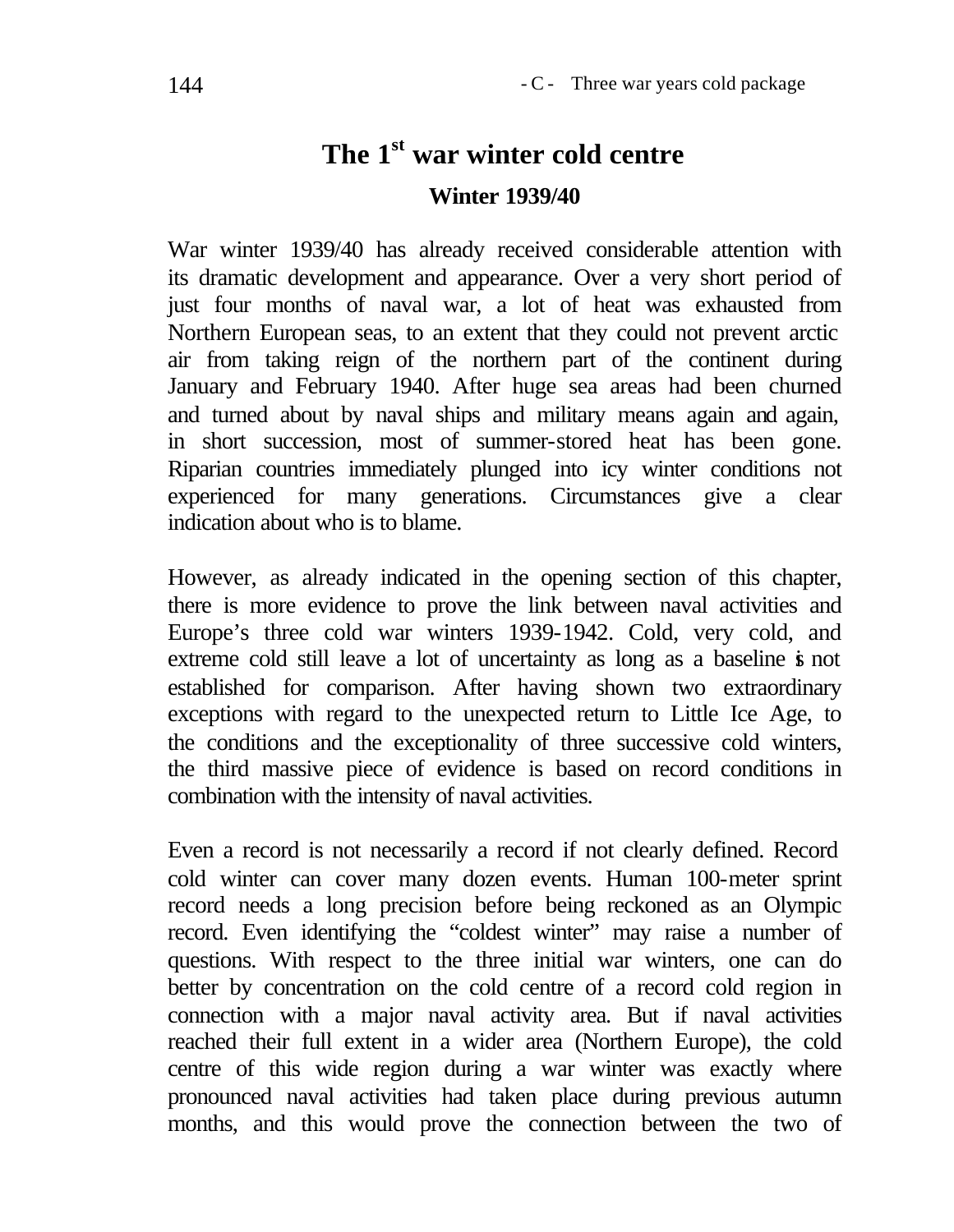them. First war winter (1939/40) is the first excellent example in this respect.

## **Cold Center Hamburg (North Germany)**

North Germany reported a record cold winter. Hamburg is a focal point between the North and Baltic Sea. North Ger-many is equally central to both seas. For Hamburg and for Northern Germany, war winter 1939/40 was the coldest of the three initial war winters. Other riparian countries (the Netherlands, Norway, Sweden) experienced their ultimate arctic winter during one of the following war winters.



l

 For Berlin it was the coldest winter in 110  $years<sup>139</sup>$ . The assessment is based on the 'summary of the daily mean data from November to March, with a 'cold sum' figure

of -791°C in 1829/30. The corresponding figure for the winter  $1939/40$  is  $-736^{\circ}C^{140}$ . Hamburg was even colder than Berlin, with an extraordinary temperature of –29°C from 14-15 February 1940. Since early December 1939, Hamburg's mean temperatures were below zero degrees Celsius, which were an extreme deviation from the long-term average, close to 0°C throughout the whole winter period because of the maritime weather characteristics between the

<sup>139</sup> This applies correspondingly to a number of German cities e.g. Halle and Dresden about 150 km south of Berlin.

<sup>140</sup> Stellmacher, R. and Tiesel R.; 'Über die Strenge der mitteleuropäischen Winter der letzten 220 Jahre – eine statistische Untersuchung', Z. Meteorol.39 (1989) 1, p.56-59.